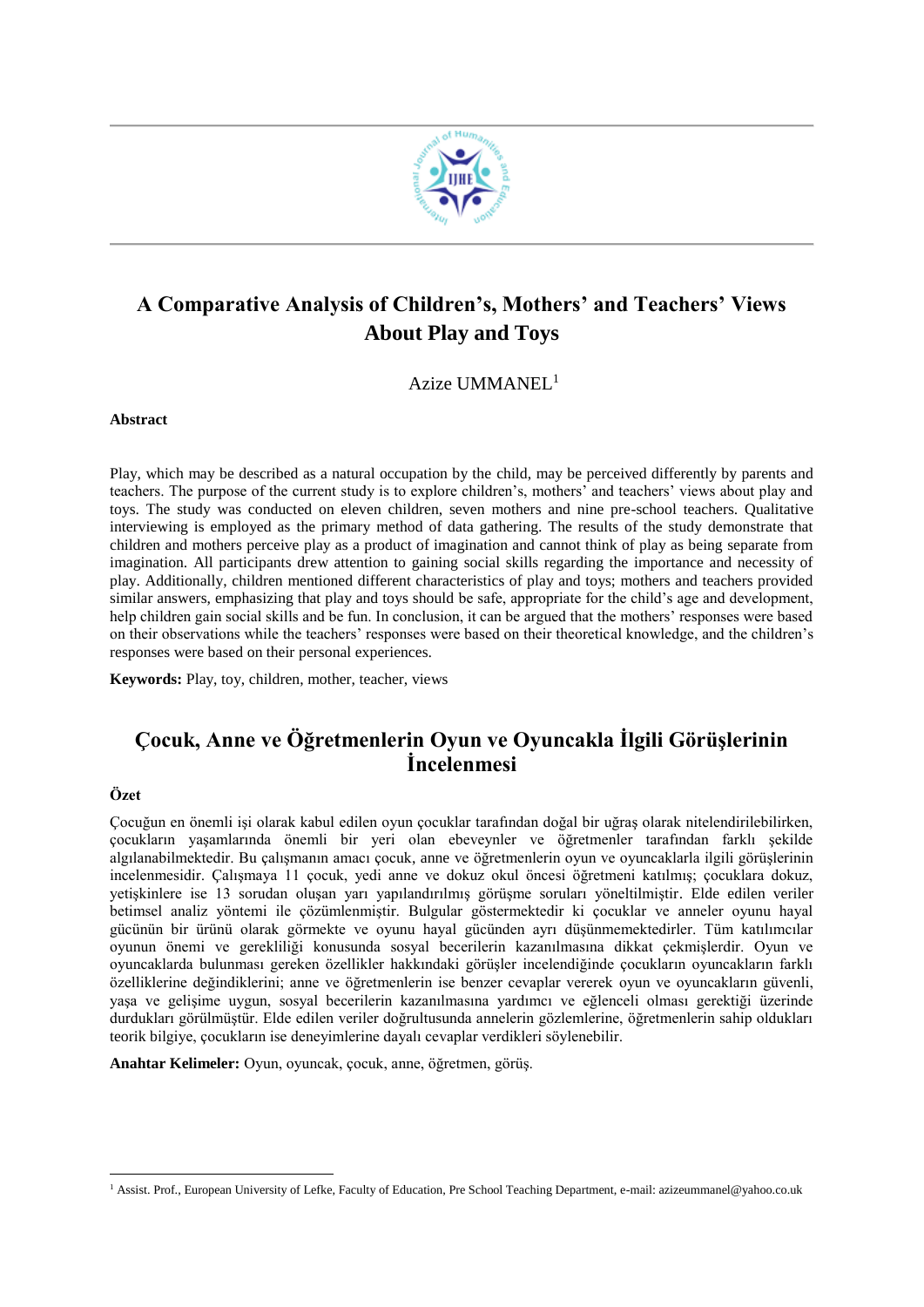#### **Introduction**

Numerous theories about play have been raised and the concept of play has been discussed considering different theories. While Spencer defines play as spending energy; Patrick defines it as preventing boredom by using motor skills; Groos defines it as developing skills necessary for the adulthood; Freud and Erikson define it as an endeavor to lower anxiety and to improve the sense of control of the child; Bruner and Piaget define it as supporting cognitive development and new learning taking place; and Vygotsky defines it as recreating reality without situational effects (Hughes, 2010, p. 22). Thus, they drew attention to the physical, cognitive, social and emotional dimensions of play.

Play has a crucial importance in child development (Youell, 2008). It is a part of the children's general development (Thyssen, 2003) and may be seen as a branch of the children's general course of orientation in the world (Elkonin, 1980). Play is the most effective tool that helps meet the developmental needs of children such as linguistic, social, emotional, cognitive and physical development (Bergen, 2002; Bodrova & Leong, 2007; Elias & Berk, 2002; Garvey & Kramer, 1998; Ginsberg, 2006; Lloyd & Howe, 2003; Smilansky, 1990; Spodek & Saracho, 1987). It offers a certain degree of freedom to children; thus, there is pleasure gained from play activities (Guttfried, 1986; Levy, 1978). Pilten and Pilten (2013), state children interact in play activities to relax, to have fun, to rejoice and to enjoy themselves.

Children become more skilled in interacting with other people during the preschool years (Garvey & Kramer, 1998; Haselager, Cillessen, Van Lieshout, Riksen-Walraven & Hartup, 2002). Through play activities, they gain experience regarding life skills, social skills, research skills, cognitive skills, communication skills, self-sufficiency and self-management skills (Tuğrul, 2015). Furthermore, they learn self-control, compassion, boundaries and about their own abilities in relation to others (Tannock, 2008). They collect the material from the common culture they create together; but use it in their own way in play activities (Thyssen, 2003). Thus, they develop social relations, practices and values, which is linked with friendly communication with the peers (Naerland & Martinsen, 2011).

Singer (1994, p. 11-12) indicated that playing contributes to the development of motor skills, emotional development, the ability to control emotions, learning to share or to form priorities, having spiritual enjoyment, the development of a child's vocabulary, increasing the attention span, flexibility, role playing, creativity and the development of imagination, such that the child can realize he/she can control negative emotions by means of playing, and experiences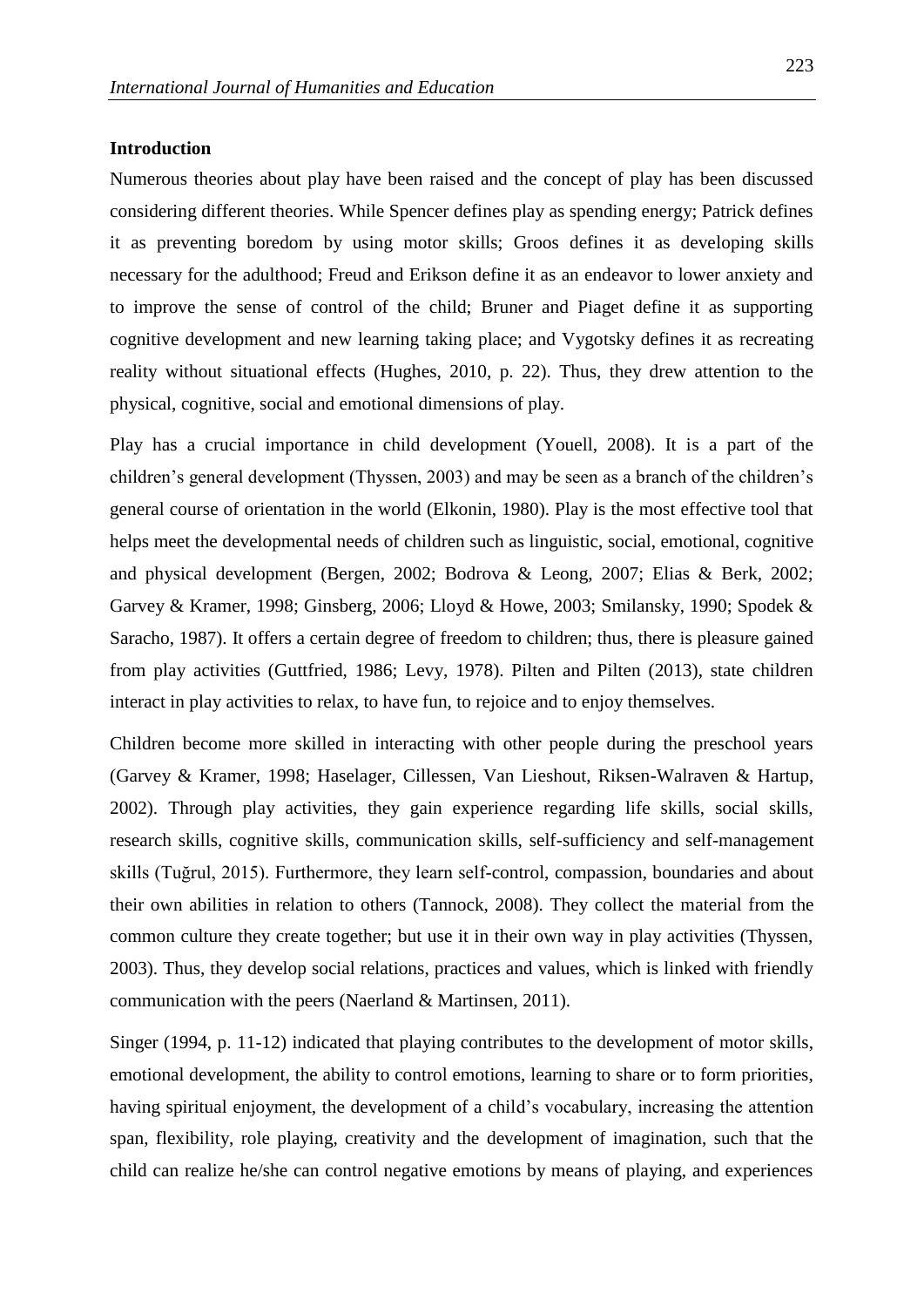the excitement of diversifying his/her play by demonstrating his/her emotions like fear, anger or stress during playing. On the other hand, by observing the lives of adults, children reflect adults' behavior and daily routines in their own games and create their own culture via play (Thyssen, 2003). They observe rules and roles in their everyday lives and re-create them (Moller, 2015; Packer, 1994; Sutton-Smith, 1997). As a result, one may argue that the games played by children are a reflection of the adult world. This is also reflected in their interactions with other children. By reflecting their own realities, creativity and imagination in their games, children create their own rules and games. Thus, children playing in the same social groups understand each other because they have the same play culture (Smith, 2010, p. 98).

Any object that children play with can be defined as a toy. Toys are as a bridge between dreams and reality. The importance of toys in playing activities cannot be underestimated such that the child gets to know his/her own body and environment, also gains certain skills sets (Egemen, Yılmaz & Akil, 2004). Goldstein (1994) describes play materials such as things to facilitate children's play activities. Toys are effective on the problem solving, creative and social behaviors of children (Trawick-Smith, Russell & Swaminathan, 2010). During play activity, a child might use one object as a substitute for another (Vygotsky, 1967). Thus, when children play with toys, the meaning of an object can change, as can children's perceptions and use of objects. Besides, toys inspire play (Pellegrini & Bjorklund, 2004) and have function to draw peers together (Mundy & Newell, 2007).

Almqvist (1994) suggests that for a toy to be educational, it must be simple in terms of structure, texture and shape and should be of a genderless identity so that it can be preferred by both girls and boys. On the other hand, a toy cannot be educational on its own; it can only be educational if the parents assist the child and help him/her to experience it. Trawick-Smith, Wolff, Koschel and Vallarelli (2015) indicates that toys were found to vary significantly in their impact on play quality and make a difference in children's play. Finally, Frost (1992) argues the best toys are those that are relatively simple in complexity and design, and that have multiple functions.

Many studies have been conducted all over the world about play (Erbay & Durmuşoğlu Saltalı, 2012; Erden & Alisinanoğlu, 2002; Koçyiğit & Başara Baydilek, 2015; Logue & Harvey, 2010; Pilten & Pilten, 2013; Storli & Sandseter, 2015; Tuğrul, Metin Aslan, Ertürk & Özen Altınkaynak, 2014) and toys (Adak Özdemir & Ramazan, 2012; Francis, 2010; Kim, 2002; Mertala, Karikoski, Tahtinen & Sarenius, 2016; Trawick-Smith, Russell &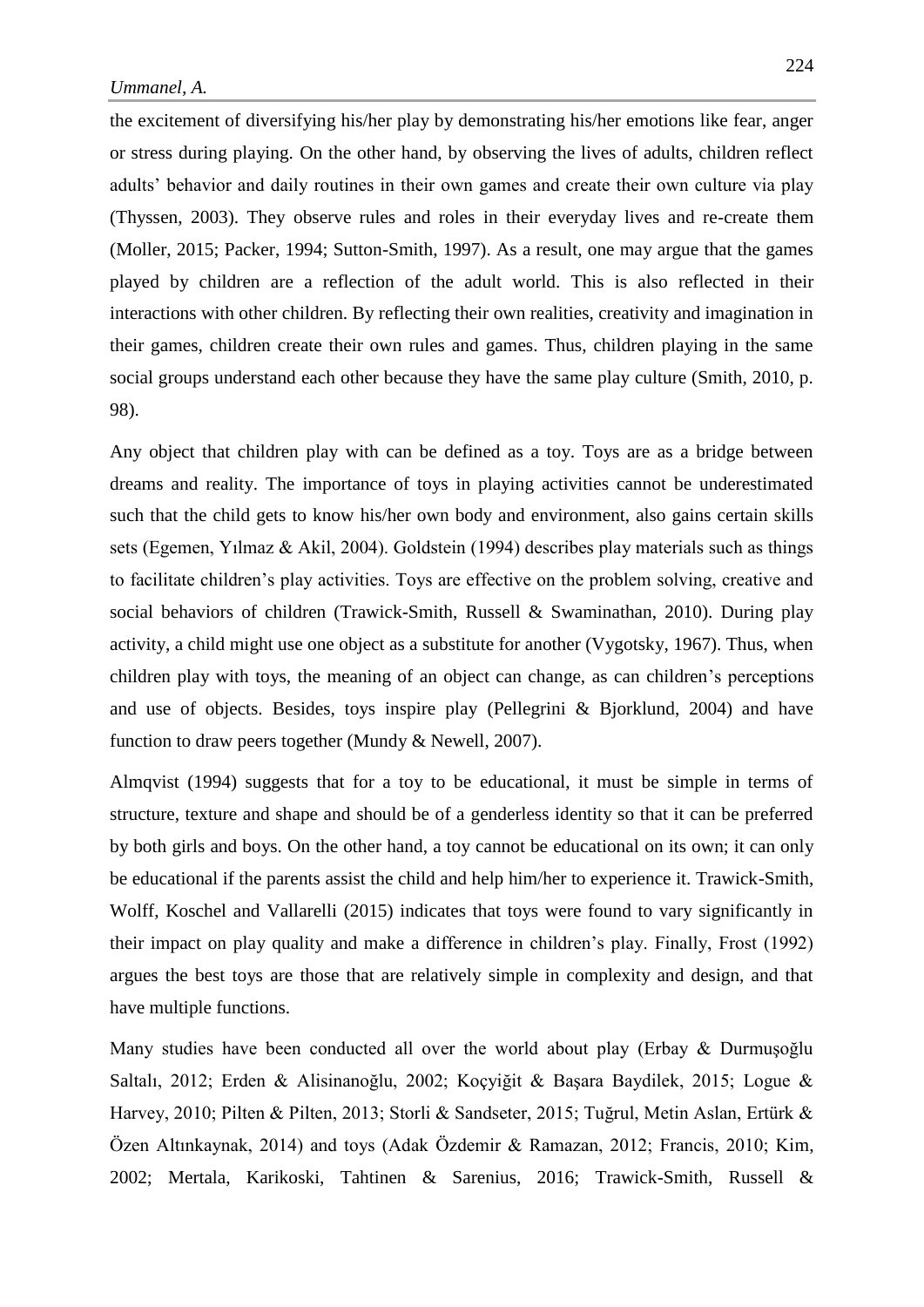Swamnathan, 2010). However, such studies are quite limited in Northern Cyprus (Billur, 2015; Demirkaya, 2014). The fact that studies related to play and toys are limited makes it important to contribute new studies to the literature in this area. On the other hand, only a limited number of studies have jointly taken into consideration parents and teachers, who are very important in a child's life.

The purpose of this study is to provide a comparative analysis of children's, mothers' and teachers' views about play and toys.

# **Method**

This is a qualitative study with a phenomenological research design. In phenomenological studies, the researcher attempts to form the meaning of a phenomenon from the perspective of participants (Richards & Morse, 2007). These studies can present examples, explanations and experiences providing results that will help us to identify and understand the phenomenon better (Yıldırım & Şimşek, 2005, p.75). Data sources of these researches are the lived experiences of individuals (Van Manen, 1990). This study is a phenomenological study because it demonstrates views regarding play and toys from the perspectives of children, mothers and teachers.

The research method used in this study is the qualitative interview method. The distinctive aspect of the interview method is to reveal the perceptions of the people interviewed (Silverman, 2008). In this study, data was collected using the semi-structured interview form.

The study group was formed using the convenience-sampling method, which is a non-random sampling method. Due to time and labor limitations, the author conducted the study on eleven children, seven mothers and nine pre-school teachers who were convenient to contact. All children were enrolled in the same private pre-school institution. Although these childrens' mothers have all accepted participating in this study, only seven of them answered the questions on the interview form. Lastly, teachers were from different institutions from different cities.

The children's ages varied between three and five, and seven of the children were boys and four were girls. The average age of the mothers was 34, and one mother was an elementary school graduate, three were high school graduates, one was a university graduate and two were graduate school graduates. The average age of the teachers was 28 and all of them were graduates of pre-school teaching undergraduate programs. One of the teachers was a male and the average work experience of the teachers was seven years. The teachers that took part in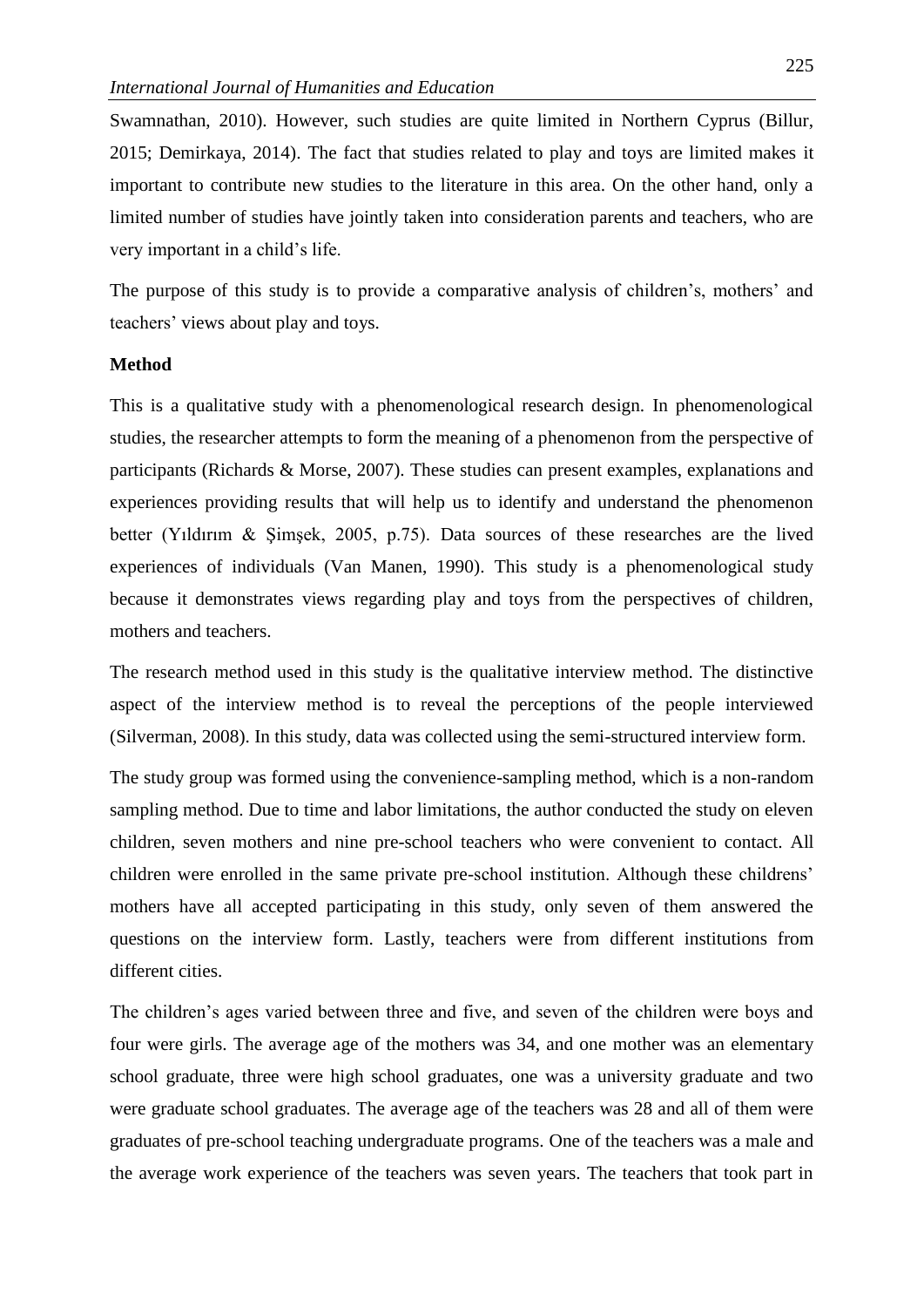the study currently work at public and private pre-school education institutions affiliated with the Ministry of Education across Northern Cyprus.

In the study, two separate semi-structured interview forms, one for adults and one for children, were used to collect the data. The interview form for adults comprised of a total of 13 questions. These questions were about the definition, importance and characteristics of play and toys. The interview form prepared for children comprised of nine questions. These questions were related to the definition, importance and characteristics of play and toys and also toy selection. Both forms were reviewed by experts and were administered to participants after receiving positive feedback from the experts.

After receiving consent from each adult to participate in the interview, the author sent the form to the adult participants. Some of the mothers in the study filled in the form in the presence of the interviewer and some of them took the form with them and returned it to the researcher after a few days. On the other hand, the interview form was sent electronically to the teachers and after filling in the form, the teachers electronically returned the form to the researcher. The researcher conducted face-to-face interviews with the children after receiving consent from their parents to participate in the study. The researcher met the children in their institution during the school hours. After spending a certain amount of time playing with the children, the researcher interviewed each child alone, for around 10 minutes on average and their responses were written by the researcher on the interview form.

The data obtained from the study was analyzed using the descriptive analysis method. The data collected was categorized under previously determined themes and was analyzed under these categories: The Definition of Play and Toys, The Importance and Necessity of Play and Toys, Characteristics of Play and Toys, Children's Toy Selection.

#### **Validity and reliability**

In qualitative studies, in place of the concepts of validity and reliability, the concepts of credibility (internal validity), transferability (generalization), dependability (internal reliability) and confirmability (external reliability) are used (Lincoln & Guba, 1985). In every phase of the study aimed at increasing the credibility and dependability of the study, the researcher remained objective; and the model of the study, the data analysis, the categories formed and the findings were checked by an expert and a consensus was reached afterwards. On the other hand, emphasis was placed on being open and clear during the reporting phase and quotations were used to support findings.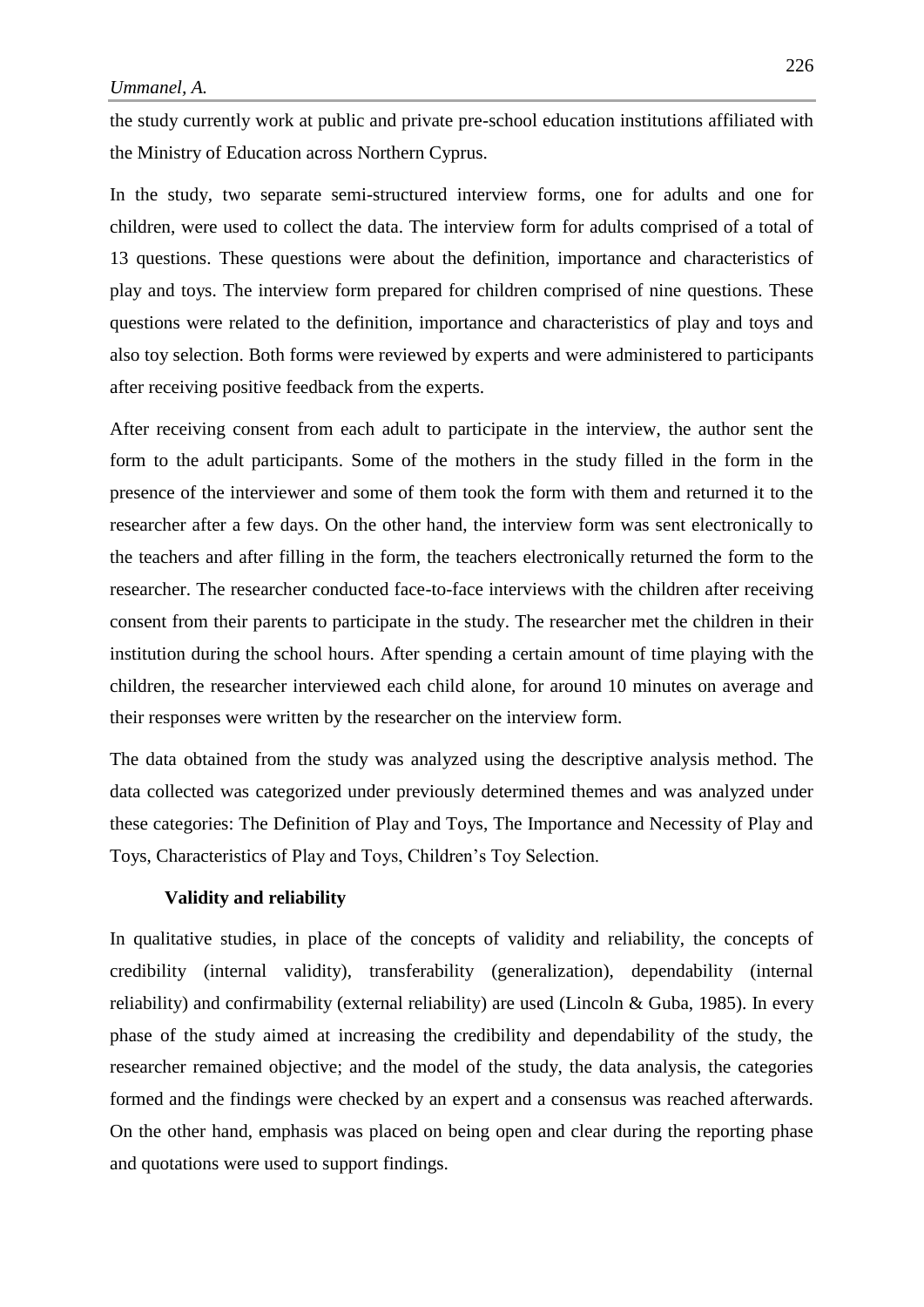## **Results and Discussion**

#### **The Definition of Play and Toys**

Children, mothers and teachers were asked to define the concepts of play and toys. 73% of the children defined the concept of play as playing a game while some children explained play with the concept of a toy, and others defined play as friendship, sharing, imagining and not bothering others, which are all social skills.

"(C3) Play is doing something with our friends."

Children explained the concept of toys using similar words; some of them defined toys as playing a game while others defined it as a tool for playing or as something different. Finally, 36% of children described the concept of toys using play tools such as toy cars, play dough and toy houses.

In a similar study carried out by Koçyiğit and Başara Baydilek (2015), for an activity to be considered a play, that activity should involve a toy, the child should engage with the toy, the activity should be fun and the planning should be made by the children.

Differently from the children, mothers described play as a necessity whereby children can develop their social skills, as an activity that reflects their imagination and makes them happy and peaceful, and as an activity that is relaxing, fun and educational.

"(M3) Play is a necessity for kids which supports their development, their communication and sharing skills and improves their imagination."

On the other hand, one of the mothers stated that she saw play as a social activity while another stated that she perceived play as a special period of time the child spares for him/herself.

"(M7) In my opinion, play is a special time that kids spare for themselves to have fun and a good time as a requirement of their age."

In a similar study (Erbay & Durmuşoğlu Saltalı, 2012), it was found that mothers perceive play as a tool for entertainment and enjoyment and a tool that supports child development while 25% perceived it as a spare time activity.

When mothers were asked to define the concept of toys, most of the participants indicated that a toy is a tool for playing, a part of play and an object that supports the imagination of the child and makes the child happy.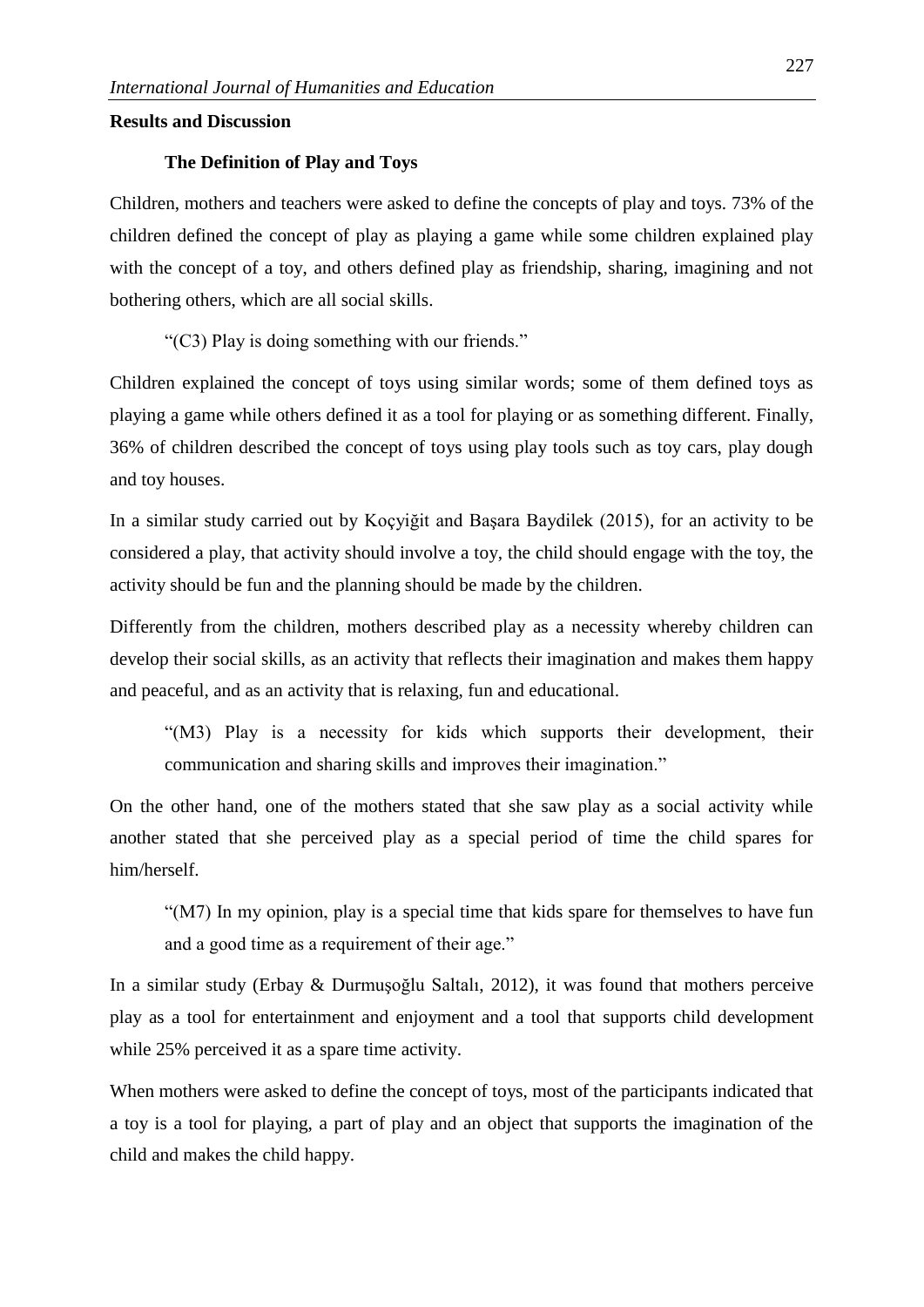"(M4) They are objects that kids use when playing and they play an important role in the development of the child's imagination."

Only one mother indicated that toys are money traps and that children can play even without toys. In fact, children do not have to have a toy to play games. They can use their imaginations to convert any object into a toy or create a toy in their imagination and play with it (Vygotsky, 1967). Barthes puts forward that objects were created with the industrialization of toys and that these objects have killed the child's creativity and have created a generation of children that just consume instead of creating (Sormaz & Yüksel, 2012). In a study, almost half of the parents indicated that children should be involved in the toy selection process and it was seen that when selecting toys, parents focused mostly on whether it was suitable for the child's developmental level and whether the toy was versatile. On the other hand, it was seen that parents with only primary school education placed more emphasis on the price of the toy (Erden & Alisinanoğlu, 2002).

Teachers who shared their views about play gave responses similar to those of mothers and defined play as an activity that entertains and excites children and triggers a child's curiosity while at the same time improves the creativity and social skills of the child. One of the teachers thinks play as an activity whereby the child reflected him/herself, while another mentioned that play can be planned or unplanned.

"(T3) Play is an important job whereby kids discover their skills, develop their creativity and it relates to all of the areas of development of the child."

In a similar study, Tuğrul et al. (2014) contacted 59 pre-school teachers and 89 pre-school children to ask their views about play. Most of the children defined play as "*playing with some people or with some things*" and as "*having fun, laughing and amusement*" while teachers emphasized both the entertainment and educational dimension of play. While children gave solid examples of play (laughing, puzzles, running, etc.), teachers expressed the creative, independent and emotion-expressing dimensions of it. On the other hand, teachers also stated that they perceived play as a break time or a reward and that they could easily interrupt play to do different activities. In another study that examined children's, mother's and teachers' perceptions of toys, results showed that children described toys as a tool for playing and that personal preferences and family influence were simultaneously effective during toy selection. Similarly, mothers described toys as a tool unique to the child and which entertained the child. They also stated that they preferred educational toys that were not harmful for their children and that they bought toys for their children based on their gender.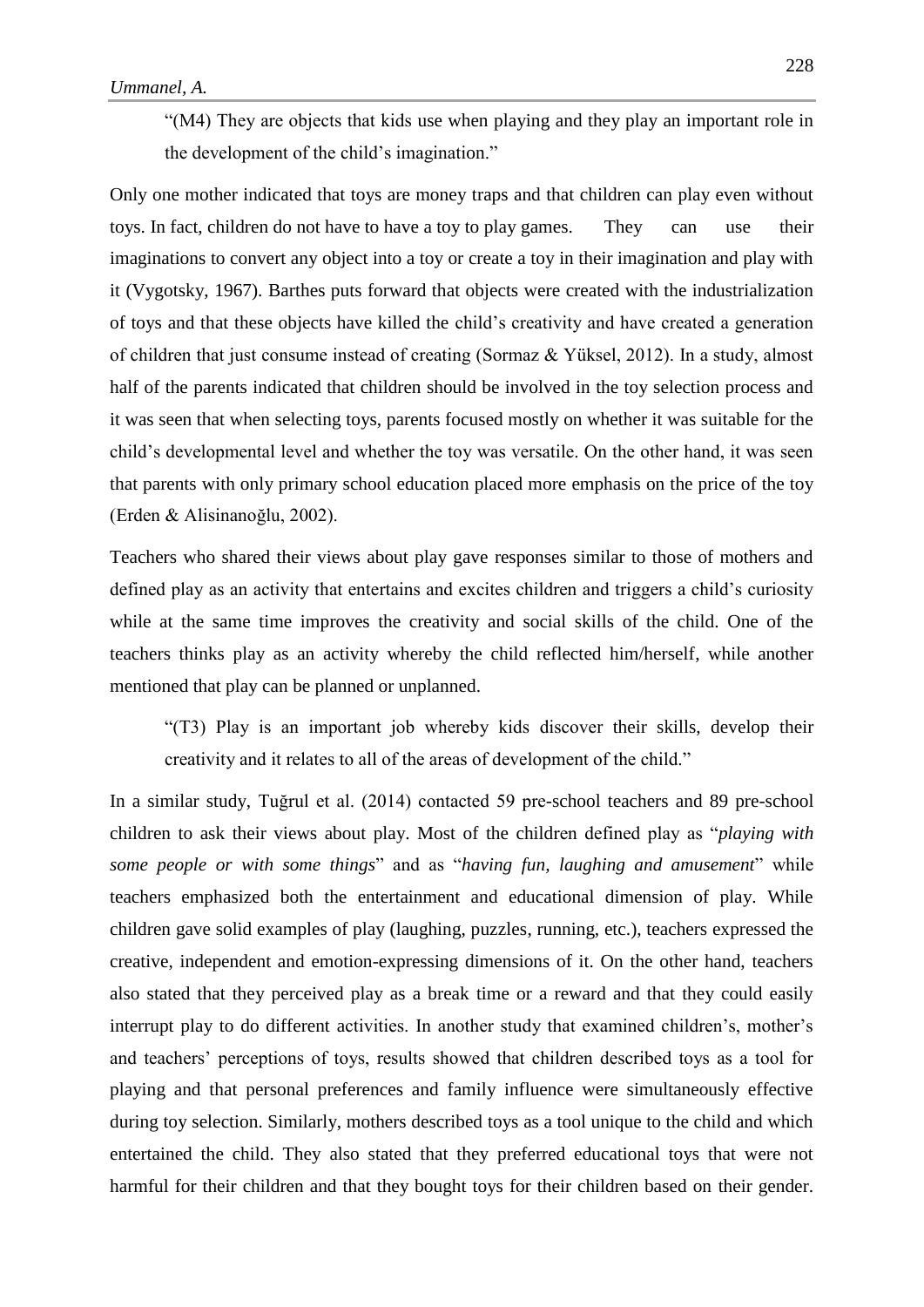While mothers and children gave similar answers to the questions, most of the teachers described toys as an entertainment tool for the child and emphasized the importance of color in toy selection and grouped toys based on their gender (Adak Özdemir and Ramazan, 2012).

Finally, teachers' views about the toys show that they see toys mostly as a tool for playing and as an object that support child's areas of development with which the child plays. Giren (2016), analyzed pre-school teachers' metaphorical perceptions of play and the results showed that teachers placed more emphasis on the educational role and entertaining role of play and its effect on the way children express themselves and their emotions, as well as its life-related role and its role as being a part of the child's life. Most of the teachers stated that playing is a vital necessity for children and an educational tool that helping children express themselves.

|                | <b>Play</b>                                                                       | <b>Toys</b>                                                                           |  |
|----------------|-----------------------------------------------------------------------------------|---------------------------------------------------------------------------------------|--|
| <b>Child</b>   | Playing                                                                           | Toy car, house, play dough, something big                                             |  |
|                | <b>Toys</b>                                                                       | Playing                                                                               |  |
|                | Imagining                                                                         | Something we play with                                                                |  |
|                | Sharing                                                                           | Something different                                                                   |  |
|                | Not bothering others, being quiet                                                 |                                                                                       |  |
| <b>Mother</b>  | A necessity                                                                       | A tool for playing                                                                    |  |
|                | A relaxing and fun activity                                                       | Any object that makes you happy when                                                  |  |
|                | A social activity                                                                 | playing                                                                               |  |
|                | A child's time on his/her own                                                     | All kinds of objects that help discover<br>experiences, support the imagination, help |  |
|                | A rejoicing activity reflecting the child's                                       | the child reflect his/her internal world                                              |  |
|                | imagination                                                                       | A money trap                                                                          |  |
| <b>Teacher</b> | An activity that offers happiness, joy,                                           | A tool for playing                                                                    |  |
|                | curiosity and fun                                                                 | A tool that entertains and supports                                                   |  |
|                | An activity that supports development areas                                       | developmental areas                                                                   |  |
|                | An activity that improves creativity and<br>helps the child acquire social skills | Everything that child plays with                                                      |  |
|                |                                                                                   | A part of playing                                                                     |  |
|                | An activity whereby the child can reflect<br>him/herself                          |                                                                                       |  |
|                | Planned or unplanned activities                                                   |                                                                                       |  |

| Table 1. The Definition of Play and Toys |  |  |  |  |  |
|------------------------------------------|--|--|--|--|--|
|------------------------------------------|--|--|--|--|--|

Analysis show that children associated play with the concept of toys, emphasized imagination and sharing, and saw play as an activity done not to bother others. Similarly, some of the mothers described play as a reflection of the child's imagination. While some mothers and teachers believed play was an activity that was dependent on having fun, other mothers indicated that play is a necessity and teachers stated that the child's areas of development are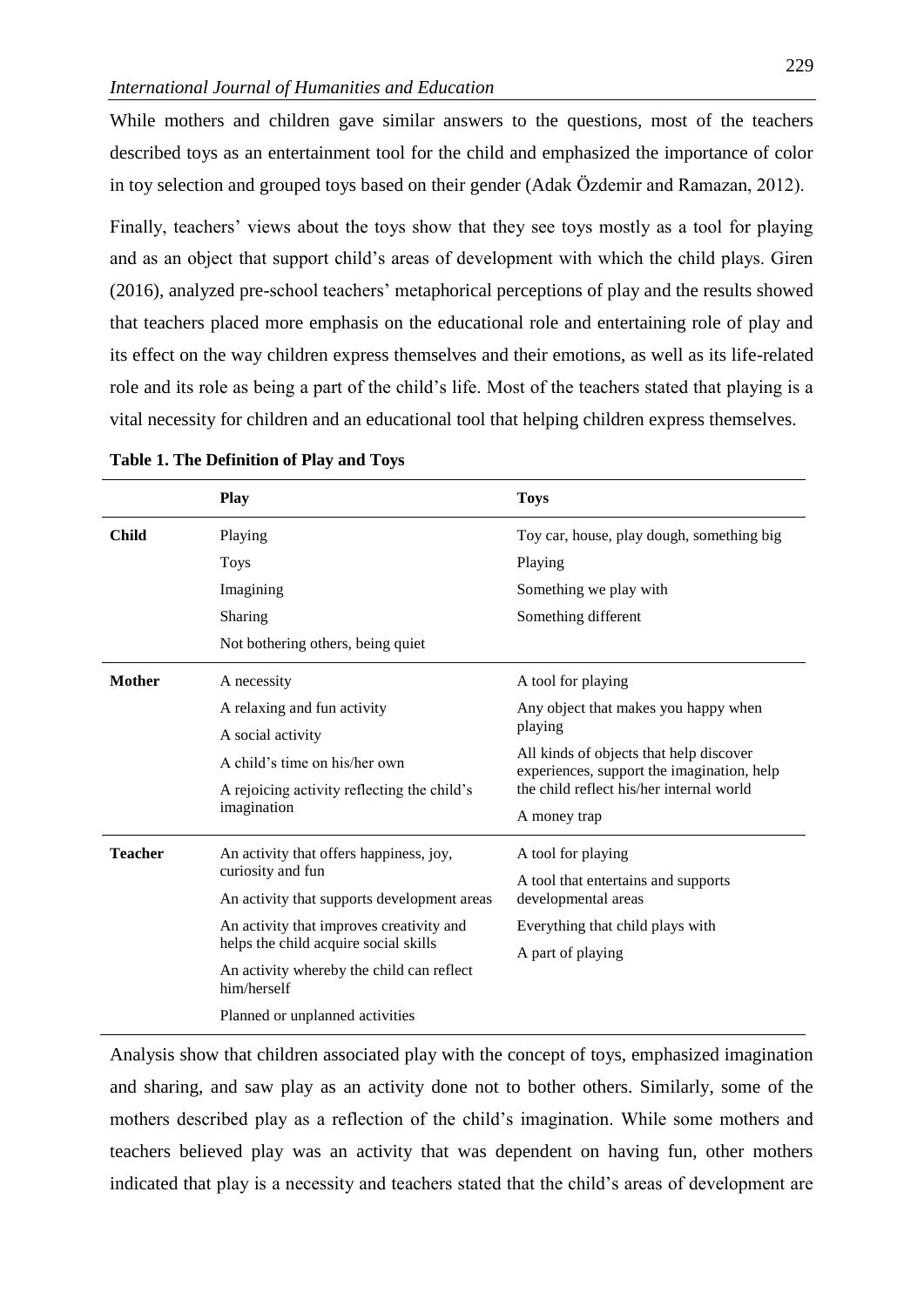supported via play. It was also seen that views regarding toys were parallel to the responses given regarding play. In summary, it was seen that mothers' responses were based on their observations as they observed their children seem like happy while playing and observed toys as enjoyable materials. On the other hand teachers' responses were based on their theoretical knowledge, as they gave more academic responses and talked about the educational aspects of toys. Finally children's responses were based on their own personal experiences, as they defined a play activity as sharing and prevents boredom; also defined toys as 'toy car, dolls, drawing books, toys working with batteries' that represent the toys they were interested in those days.

# **The Importance and Necessity of Play and Toys**

More than half of the children stated that play was important while some of them added that they did not get bored and did not leave their friends alone when they played. Four children stated that play was not an important activity and one of these children stated that playing games all the time could be a waste of time while another one stated that playing all the time might be tiring.

"(C3) Playing is not important at all. Because if you just play games what happens after that? Nothing!"

"(C11) No, playing is not important. Because if we play games all the time we'd get tired and we couldn't pick up our toys."

More than half of the children indicated that play is a necessary activity. According to them, without playing there would be no silence and they might get bored. Also, two children stated that playing made them healthier.

"(C9) We become healthy when we play."

Four children stated that playing is not necessary while one child said that it might be necessary sometimes.

"(C11) Playing is not necessary. Because sometimes instead of playing we can help our mums."

As a response to a question regarding the importance and necessity of toys, nine children stated that they thought toys were necessary while one child stated they were necessary only sometimes and another child said they were not necessary.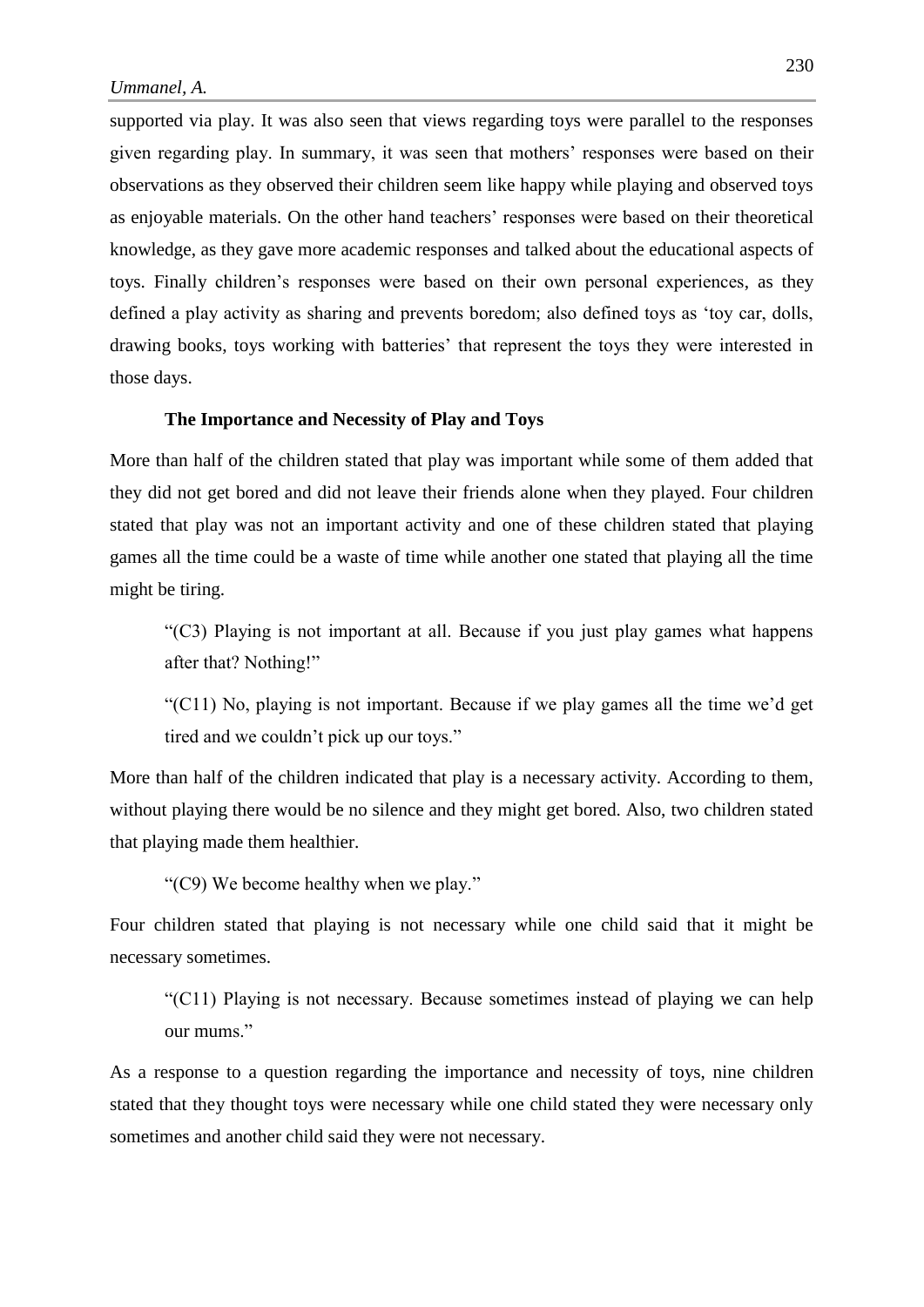On the other hand, all the mothers stated that play is important and necessary for the child and the child can develop his/her social skills through play activities and that in addition to the child's social development, play also supports the physical and cognitive development of the child. In numerous studies in the literature, it has been indicated that play has a positive influence on the child's areas of development, makes it easier for the child to gain social skills such as understanding each other, and improves the child's creativity (Erdal & Erdal, 2003; Durualp & Aral, 2010; Ulutaş, 2011).

"(M2) Playing and toys are influential in children's intellectual development. Educational games are necessary for kids. As they play with their toys, kids learn shapes, colors and numbers one by one without noticing."

Mothers, who mentioned that play activities not only supported the child's development but also helped the child release his/her stress and energy, stated that they saw play as a relaxing activity. In addition, other things that were mentioned about the importance of play were that it made it easier to learn, improved self-expression skills, made it easier to learn rules, and that it improved attention and concentration spans. Also, all mothers emphasized the entertaining aspect of play and one mother stated that playing was a good tool for spending time with the family.

"(M7) Playing is necessary for kids to have a good time, release their stress and energy and spend quality time with the whole family."

Mothers' responses regarding toys have both similarities and differences. While most of the mothers stated that toys are necessary, one mother stated that toys are more than necessary but vital; and another one said that toys are complementary to playing.

"(M5) Toys are necessary. Because they require a tool to reflect the game. And toys complement games. And in today's conditions, one can't imagine a world without toys."

Similarly, most mothers stated they considered toys to be important tools for playing and only one mother stated that toys are not important and that children can spend their time better while playing in the park or playing with friends. On the other hand, mothers who considered toys to be important stated that toys are important in helping children develop positive behaviors, and two mothers stated that toys are objects connected with real life. It can be seen that while one mother emphasized the importance of outdoor playgrounds, others talked about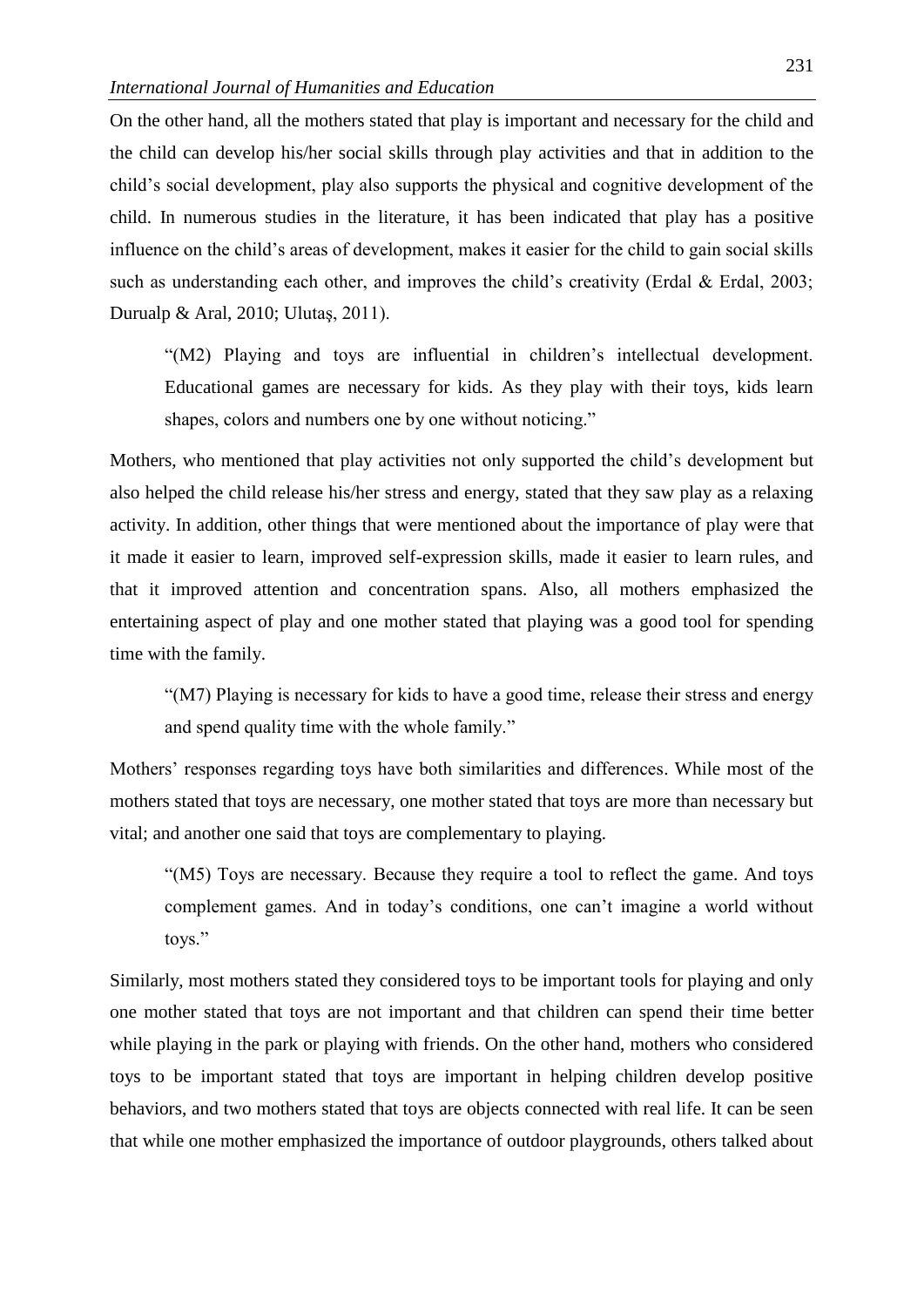the importance of toys in supporting the child's development and perceived play activities differently from the toys available in outdoor playgrounds.

All the teachers were agreed that play has an important place in the child's life and that it is a necessary activity. They stated that playing was important because it helped the child reflect his/her inner world, helped the child acquire social skills and skills to cope with negative behavior, entertained the child and made him/her happy; they also added that play is necessary because it helped the child relax and release his/her energy, support his/her development and help him/her gain new life experiences.

"(T5) Play is necessary. Because it supports the child's social, emotional and physical development. Play is also important. Because as the child plays games, he/she learns about the negative and positive behaviors he/she might come across in life as well as how to cope with them."

The teachers' views about toys show that they perceive toys to be important as well. According to them, toys are important tools because they support children's areas of development, enrich their imaginations and support their problem-solving skills. On the other hand, it was found that teachers did not think of toys to be that necessary. More than half of the teachers stated that toys were not that necessary, because children could turn everything around them into a toy. Differently, some teachers stated that there would not be playing without toys.

|               | Importance and necessity of play                               | <b>Importance and necessity of toys</b>            |
|---------------|----------------------------------------------------------------|----------------------------------------------------|
| <b>Child</b>  | Important as it prevents boredom                               | Toys are necessary                                 |
|               | Important for us not to leave friends alone                    | Toys are important                                 |
|               | Important because we play                                      | Toys are sometimes necessary                       |
|               | We cannot just play games                                      | Toys are not necessary                             |
|               | Playing is necessary                                           |                                                    |
|               | Playing is sometimes necessary                                 |                                                    |
|               | Playing is not necessary                                       |                                                    |
| <b>Mother</b> | Important for releasing stress and energy                      | Toys are important                                 |
|               | Important for intellectual, social and<br>physical development | Helps children make associations with real<br>life |
|               | Important for gaining social skills                            | Supports development                               |
|               | Important for increasing attention span and<br>concentration   | Helps the child develop positive behaviors         |
|               |                                                                | Toys are not important                             |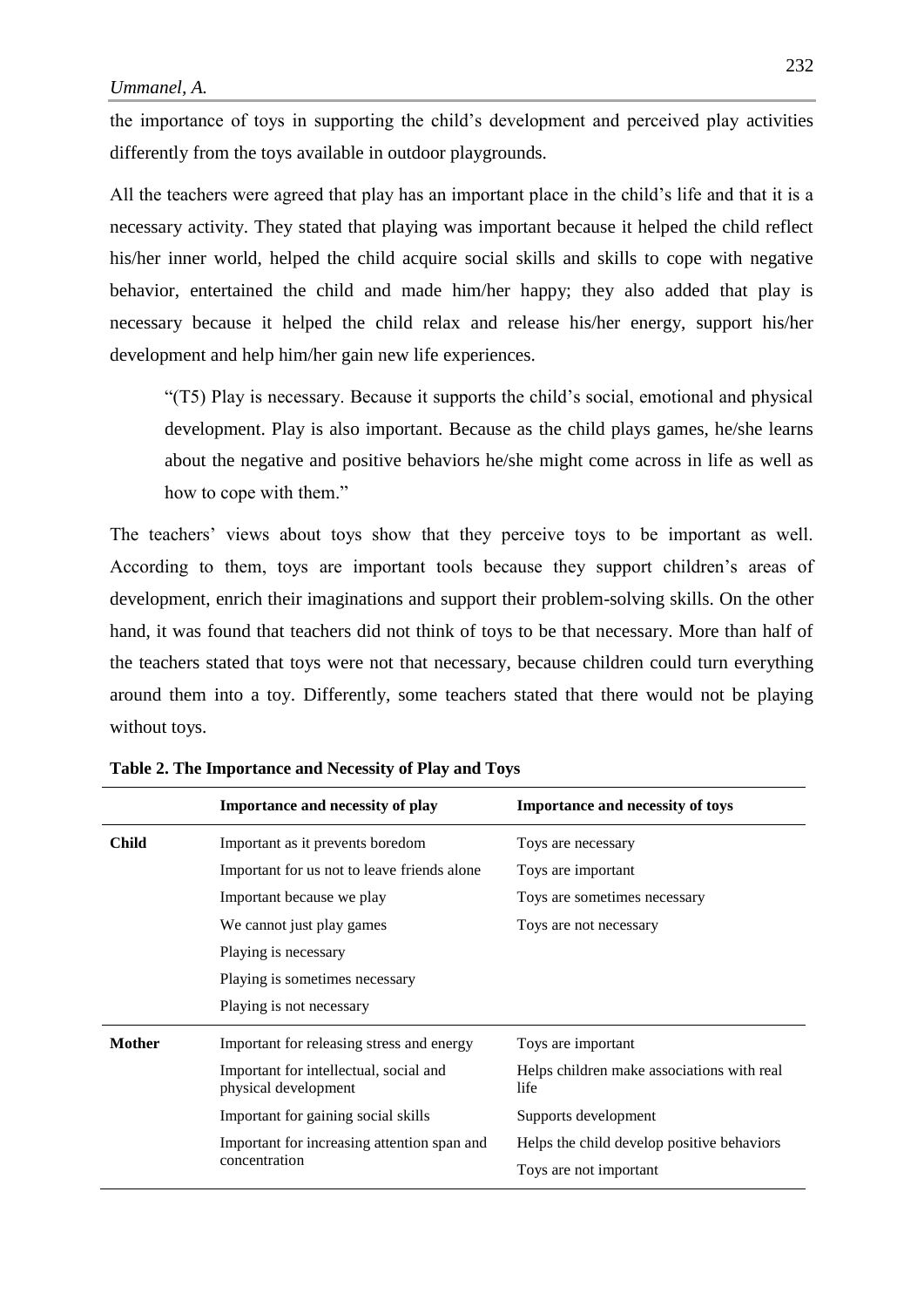|                | Necessary for entertaining the child                                                  | Toys are necessary                                                                          |
|----------------|---------------------------------------------------------------------------------------|---------------------------------------------------------------------------------------------|
|                | Necessary for relaxing and speeding up                                                | They improve the child's self-confidence                                                    |
|                | learning                                                                              | They complement games                                                                       |
|                | Necessary for gaining social competence<br>and for all-around development             | Toys are not required; they are a necessity                                                 |
|                | Necessary for spending time with the family                                           | They are necessary as long as they are<br>educational                                       |
| <b>Teacher</b> | Important because children have fun and<br>learn                                      | Not necessary because everything can be<br>turned into a toy                                |
|                | Important because helps children express<br>themselves                                | Toys are necessary because without toys<br>there would be no games                          |
|                | Important because it helps the child reflect<br>his/her inner world and helps him/her | Toys are necessary for turning abstract<br>concepts into concrete ones                      |
|                | cope with negative behavior                                                           | Toys are necessary for helping children                                                     |
|                | Important because it helps the child develop<br>social competence                     | express themselves easily                                                                   |
|                |                                                                                       | Toys are necessary only if they are<br>educational                                          |
|                | Important because it makes the child happy                                            |                                                                                             |
|                | Necessary because it helps children relax                                             | Toys are important because they support the<br>child's areas of development, improves their |
|                | Necessary because it helps the child gain life<br>experience                          | imagination and improves their problem<br>solving skills                                    |
|                | Necessary because it supports the child's<br>development                              |                                                                                             |

Table 2 summarizes that children in this study defended the importance and necessity of play with the idea that it increases sharing behavior and helps them gain other social skills. On the other hand, mothers have especially emphasized play's importance in terms of intellectual development and gaining social skills. Finally, teachers emphasized its importance in terms of improved emotional development and gaining social skills.

#### **Characteristics of Play and Toys**

While children were only asked their opinions of the necessary characteristics of toys, mothers and teachers were also asked the necessary characteristics of play as well. Children answered this question based on the toy that had at that moment or the toy they had been playing with most often. Two of the children stated that toys should be flying vehicles with wings while two others said they had to have engines, and another stated they had to be battery powered. Additionally, they also mentioned they had to play music, have bones and tails as well.

"(C11) For example, we shouldn't buy toys that don't have batteries!"

According to the mothers, a play should be educational, fun, enjoyable and intriguing. Additionally, plays should be appropriate for the child's age and have characteristics that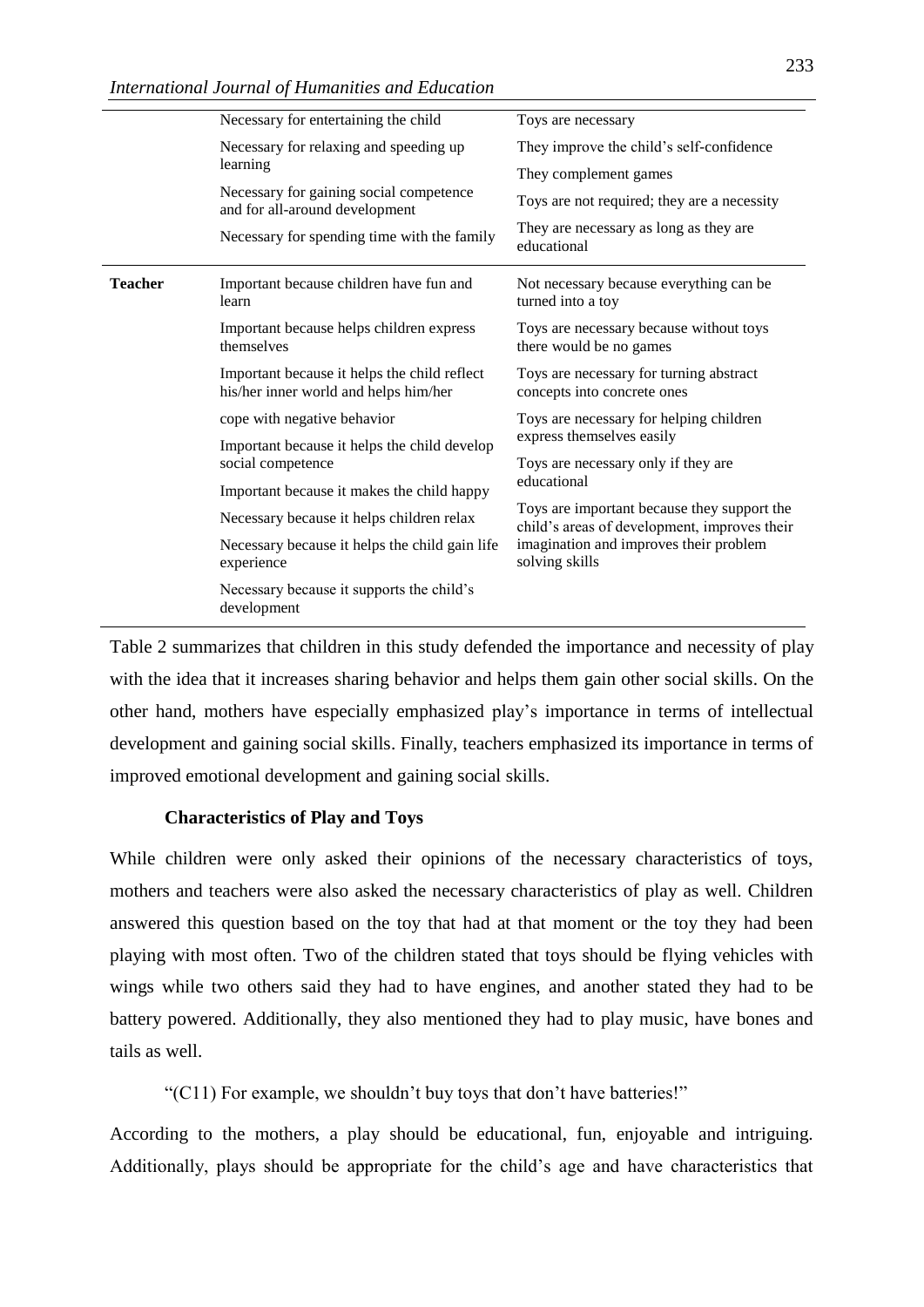improve their development. Finally, they mentioned that plays should help develop positive skills like friendship and sharing, and teach children values like cultural norms and manners. As also mentioned by Smith (2010), children that play together with their peers both gain these skills and develop their own game culture within their peer groups.

The mothers' responses to questions related to toys mostly indicate that toys should be appropriate for the child's development and age, should be made of non-chemical materials that are not hazardous for the child's health, should be appropriate for his/her gender, should be educational, and should support the development of the child's imagination and other skills.

Mothers were also asked to define the concept of educational toys. Almost all the mothers described educational toys as objects that helped children learn certain things unconsciously as they played and brought out their skills and supported their development areas, especially their intellectual development. One mother described an educational toy as an object that has colors, numbers and shapes while another mother gave Legos and puzzles as an example.

"(M5) Educational toys are objects that help kids develop themselves as they play and improve their skills or help them acquire new skills."

In a study on parents' toy selection, Demirkaya (2014) found that parents preferred to buy mostly educational toys for their children and that the toy's price was an important decisionmaking factor for the parents. Parents also shape play patterns in terms of the toys they give their children (Rheingold & Cook, 1975). Kaiser, Snyder and Rogers (1995) indicated that prosocial toys elicit prosocial behavior, and in their study, it was seen that the increase in prosocial behavior diminished when respective prosocial toys were withdrawn.

"(M3) Toys should support the child's intellectual development and imagination, support his/her self-expression skills and have features that would improve his memory."

Teachers who were asked to describe an educational toy stated that educational toys were those that did not have harmful aspects, entertain children and educate or teach certain things to the child and that these toys should support developmental areas as well. Many of the teachers emphasized the educational and development-supporting aspects of educational toys. Teachers were also asked their opinions about the characteristics that children's plays should have. Most of the teachers said that children's plays should be educational, fun and should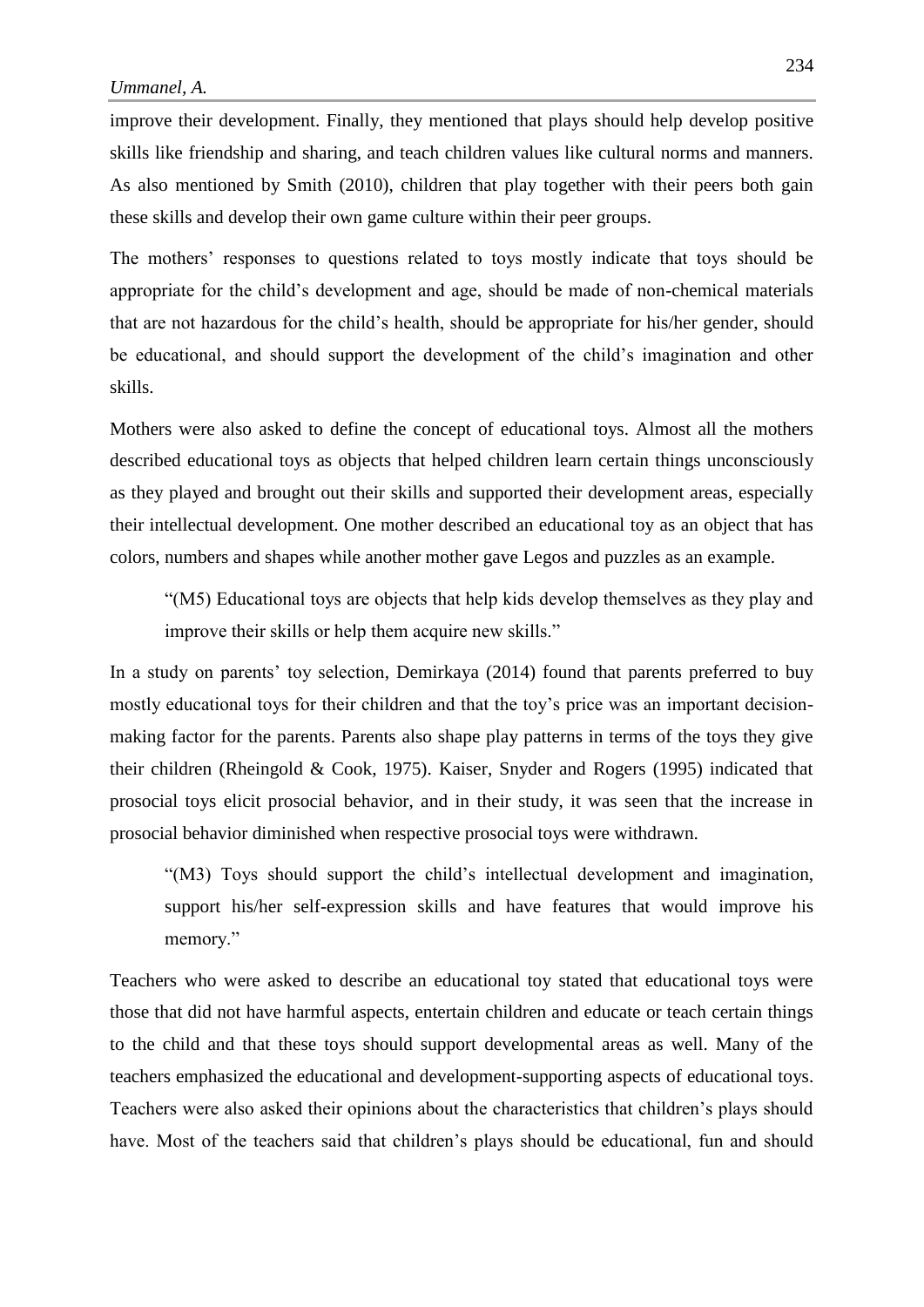serve a purpose and be appropriate for the age and development of the child. Only one teacher stated that play should support the imagination and creativity of the child.

"(T6) A kid demonstrates most of his/her imagination during plays and expresses him/herself in this way. Thus, plays should support the imagination, creativity and development areas of a child."

As a response to the question of what type of characteristics toys should have, most teachers stated that toys should be appropriate for areas of development, be made of safe material that does not pose health risks, have educational qualities and should both entertain the children and help them develop their creativity skills. One teacher drew attention to a toy's appropriateness for gender while some other teachers stated that toys should be made of high quality and natural materials and should be made of wood if possible.

"(T5) Toys should be made of materials that are not hazardous to the child's health and should be appropriate for his/her development. Because no child would want to play with a toy bigger than him/herself or with a toy he/she cannot grasp with his/her fingers."

|                | Characteristics that a play should<br>have           | Characteristics that a toy should have |
|----------------|------------------------------------------------------|----------------------------------------|
| <b>Child</b>   |                                                      | With an engine                         |
|                |                                                      | With wings and flies                   |
|                |                                                      | Plays music                            |
|                |                                                      | Has bones                              |
|                |                                                      | Has a tail                             |
|                |                                                      | <b>Battery</b> powered                 |
| <b>Mother</b>  | Fun and enjoyable                                    | Safe                                   |
|                | Appropriate for age and development                  | Appropriate for age                    |
|                | Helps child develop positive skills                  | Does not encourage violence            |
|                | Educational                                          | Supports areas of development          |
|                |                                                      | Not hazardous for health               |
|                |                                                      | Supports imagination                   |
|                |                                                      | Supports skills development            |
|                |                                                      | Both educates and entertains           |
| <b>Teacher</b> | Should serve a purpose                               | Supports developmental areas           |
|                | Should support individualism and<br>group activities | Safe, healthy, hygienic                |

**Table 3. Characteristics of Play and Toys**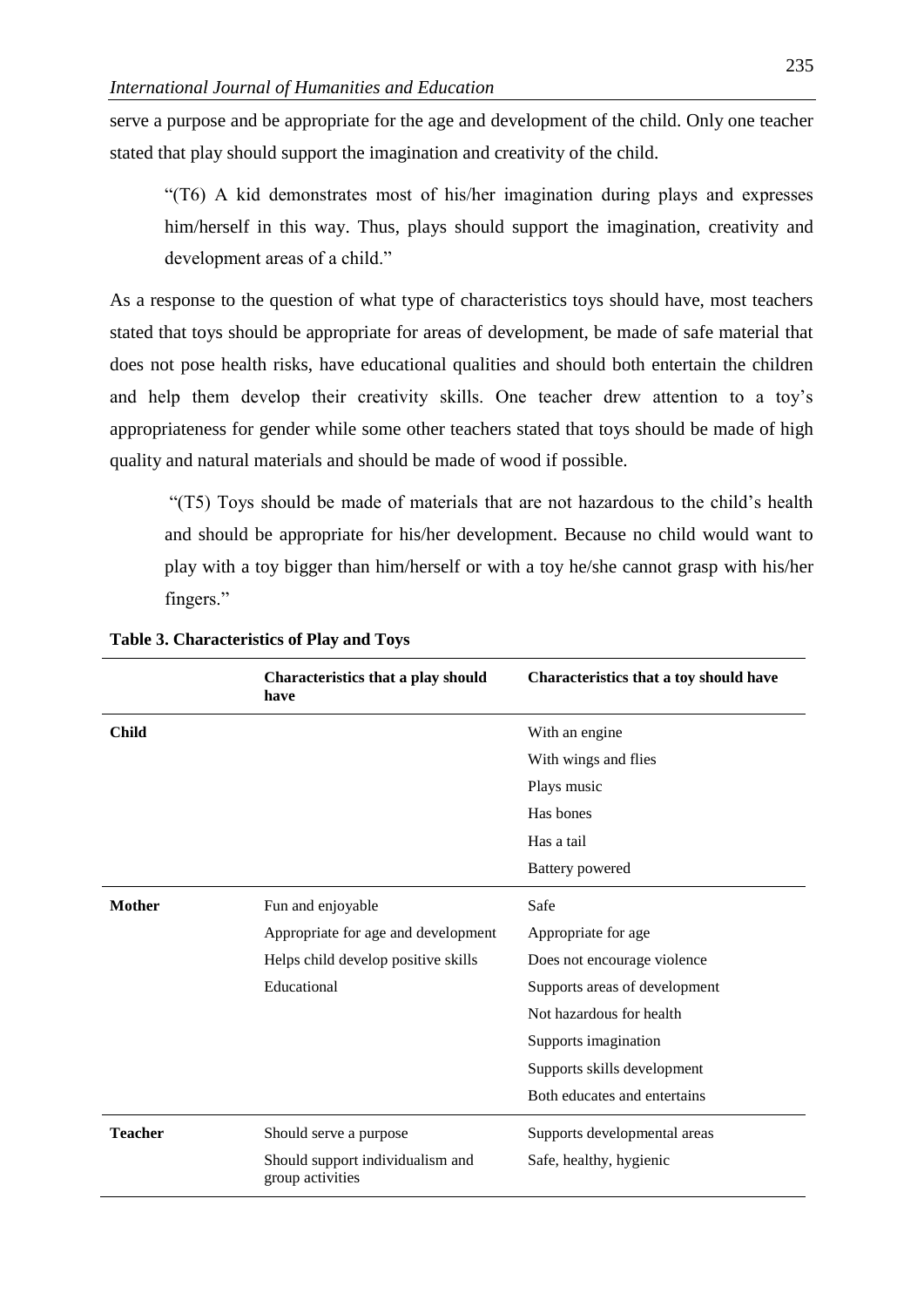|                                                       | Appropriate for age and development,         | Educational                          |
|-------------------------------------------------------|----------------------------------------------|--------------------------------------|
|                                                       | should support areas of development          | Entertaining                         |
|                                                       | Should support imagination and<br>creativity | Supports creativity and imagination  |
| Should be fun and intriguing<br>Should be educational |                                              | Appropriate for age and gender       |
|                                                       |                                              | Made of natural materials            |
|                                                       |                                              | Should be made of recycled materials |
|                                                       |                                              | Should be made of quality material   |
|                                                       |                                              |                                      |

Analysis of children's, mothers', and teachers' views about the necessary characteristics of play and toys showed that children mostly emphasized different aspects of toys and that children thought toys supported all-roundedness. Mothers and teachers gave similar responses and mentioned that toys and plays should be safe, appropriate for age and development, help children develop social skills and be fun.

# **Children's Toy Selection**

Finally, the children were asked what toys they mostly preferred, their reasons for preferring those toys and the characteristics they love in the toys they prefer. Children mostly stated that they liked plush toys such as dinosaurs, cats, dogs and horses and said they prefer them because these toys are aesthetic, make sounds, and have mechanical features. In addition to plush toys, one child stated that his favorite toy was a drawing book because he loves drawing a lot, while another child stated that his favorite toy was a slide. On the other hand, another child said he loved playing with the vacuum cleaner and he loved the inside of this toy. As can be seen from these responses, no differentiation was made between toys at home and those in outdoor playgrounds. On the other hand, the interest they had in certain toys overlapped with their natural sense of curiosity.

| <b>Preferred toys</b> | <b>Reason for preference</b> | <b>Characteristics liked in a toy</b>             |
|-----------------------|------------------------------|---------------------------------------------------|
| Drawing books         | I love drawing               | I love to be able to draw and paint the           |
| <b>Dinosaurs</b>      | Because they are pretty      | same thing                                        |
| Slides                | Because I love them          | I love its bones                                  |
| Vacuum cleaners       | Because I like it            | I like the inside                                 |
| Ponies                | Because they are fast        | I like its colors                                 |
| Dogs                  | Because it can sing          | I love to turn on the toy and like its<br>buttons |
| Race cars             |                              | I like how it goes fast                           |
| Construction toys     |                              | I like the way the truck carries things           |
| Cats                  |                              | I like how it moves                               |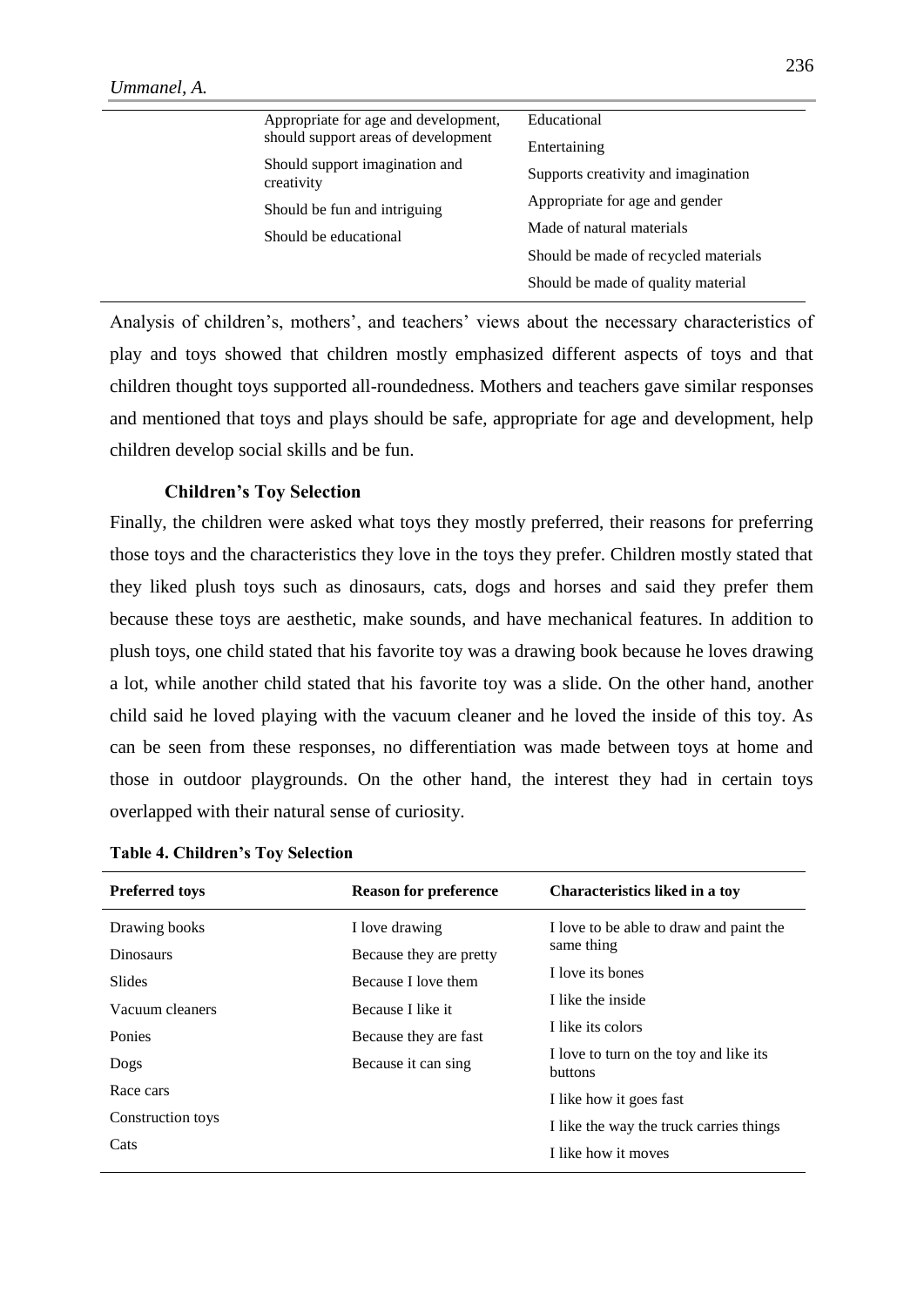In general, it is seen that children do not perceive only toys sold at toy stores as toys, but see materials like slides in playgrounds as toys as well, and even consider a vacuum cleaner to be a toy. Studies imply that children enjoy playing with homemade toys more than playing with purchased ones (Özyürek, 2012) and preferred simpler toys rather than complex ones (Yalçınkaya, 1995). On the other hand, both boys and girls play with the same toy based on their earlier experiences with play materials (Liss, 1981).

#### **Conclusion**

In this study that examined the views of children, mothers and teachers regarding play and toys, it was seen that while participants gave similar responses they also gave very differing answers to the questions asked.

Children tended to explain the concept of play by making associations with the concept of toys and emphasized mostly imagination and sharing skills in their descriptions. Similarly, some of the mothers described play as a way of expression of the children's imagination. It can be seen that both children and mothers saw playing as a product of imagination and could not think of it as being separate from imagining. While mothers and teachers both stated that play is an activity focused on entertainment, they differed in that mothers said play was a necessity while teachers said play supported areas of development. It was seen that views about toys were parallel to the responses given about play.

Children defended the importance and necessity of play with the idea that playing supports sharing behavior and helps them acquire other social skills. Similarly, mothers emphasized intellectual development and social skills and teachers emphasized improvement in social and emotional development and gaining social skills.

Regarding the required characteristics of play and toys, children emphasized mostly the different characteristics of toys and that they supported all-around development while mothers and teachers gave similar responses and emphasized that toys should be safe, appropriate for age and development, support social skills and should be fun.

In conclusion, it can be argued that the mothers' responses were based on their observations while the teachers' responses were based on their theoretical knowledge, and the children's responses were based on their personal experiences. It was also seen that results of this study have consistency with other studies in the literature.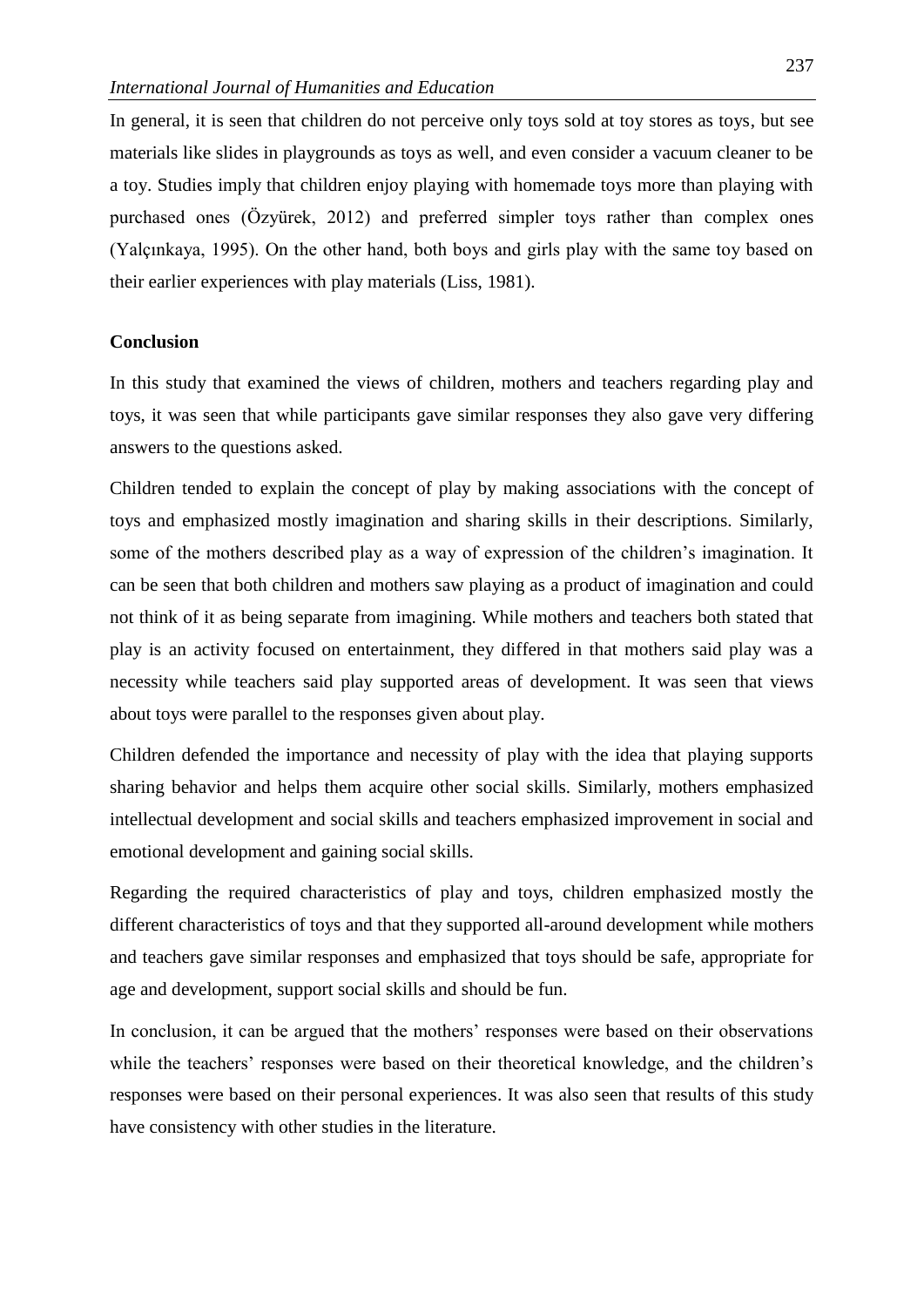# **References**

- Adak Özdemir, A., & Ramazan, O. (2012). Child, mother and teacher attitudes towards toys. *Journal of Educational Sciences Research, 2*(1), 1-16.
- Almqvist, B. (1994). Educational toys, creative toys. In J. H. Goldstein (Ed.), *Toys, play and child development* (pp. 46-66). New York: Cambridge University Press.
- Bergen, D. (2002). The role of pretend play in children's cognitive development. *Early Childhood Research and Practice, 4*, 1-12.
- Billur, Ç. (2015). *Nesilden nesile çocuk oyunları: Kuzey Kıbrıs örneği* (Unpublished Master Thesis). Cyprus International University, Nicosia.
- Bodrova, E., & Leong, D. J. (2007). *Tools of the mind*. Upper Saddle River, NJ: Pearson.
- Demirkaya, G. (2014). *Okul öncesi dönemde çocuğu olan anne babaların oyuncak seçiminde dikkat ettikleri unsurlar* (Unpublished Master Thesis). Cyprus International University, Nicosia.
- Durualp, E., & Aral, N. (2010). A study on the effects of play-based social competence training on social competence of six-year-old children. *Hacettepe University Journal of Education, 39*, 160-172.
- Egemen, A., Yılmaz, Ö., & Akil, İ. (2004). Play, toy and children. *ADÜ Tıp Fakültesi Dergisi, 5*(2), 39-42.
- Elias, C. L., & Berk, L. E. (2002). Self-regulation in young children: Is there a role for sociodramatic play? *Early Childhood Research Quarterly, 17*, 216-238.
- Elkonin, D. (1980). *Psychologie des spiels*. Berlin: Volk und Wissen Volkseigner Verlag.
- Erbay, F., & Durmuşoğlu Saltalı, N. (2012). The place of play in six-year-olds' daily life and mothers' play perception. *Ahi Evran Üniversitesi Kırşehir Eğitim Fakültesi Dergisi, 13*(2), 249-264.
- Erdal, K., & Erdal, G. (2003). Çocuk oyunlarında yaratıcılık. *Uludağ Üniversitesi Eğitim Fakültesi Dergisi, 17* (1), 37-46.
- Erden, Ş., & Alisinanoğlu, F. (2002). Anaokullarına devam eden çocukların ebeveynlerinin çocuk oyun ve oyuncakları hakkındaki görüşlerinin incelenmesi. *Çukurova Üniversitesi Eğitim Fakültesi Dergisi, 2*(2), 42-49.
- Francis, B. (2010). Gender, toys and learning. *Oxford Review of Education, 36*(3), 325-344.
- Frost, J. L. (1992). *Play and playscapes*. Albany: Delmar Publishers.
- Garvey, C., & Kramer, T. L. (1998). The language of social pretend play. *Developmental Review, 9*, 364-382.
- Ginsberg, H. (2006). Mathematical play and playful mathematics: A quide for early education. In S. Singer, R. M. Golinkoff & K. Hirsh-Pasek (Eds.) *Play=learning: How play motivates and enhances children's cognitive and social-emotional growth* (pp. 145-165). New York, NY: Oxford Unversity Press.
- Giren, S. (2016). Early childhood education teachers' metaphors about play concept for preschoolers. *Journal of Theory and Practice in Education, 12*(1), 372-388.
- Goldstein, J. H. (1994). *Toys, play and child development*. Cambridge: Cambridge University Press.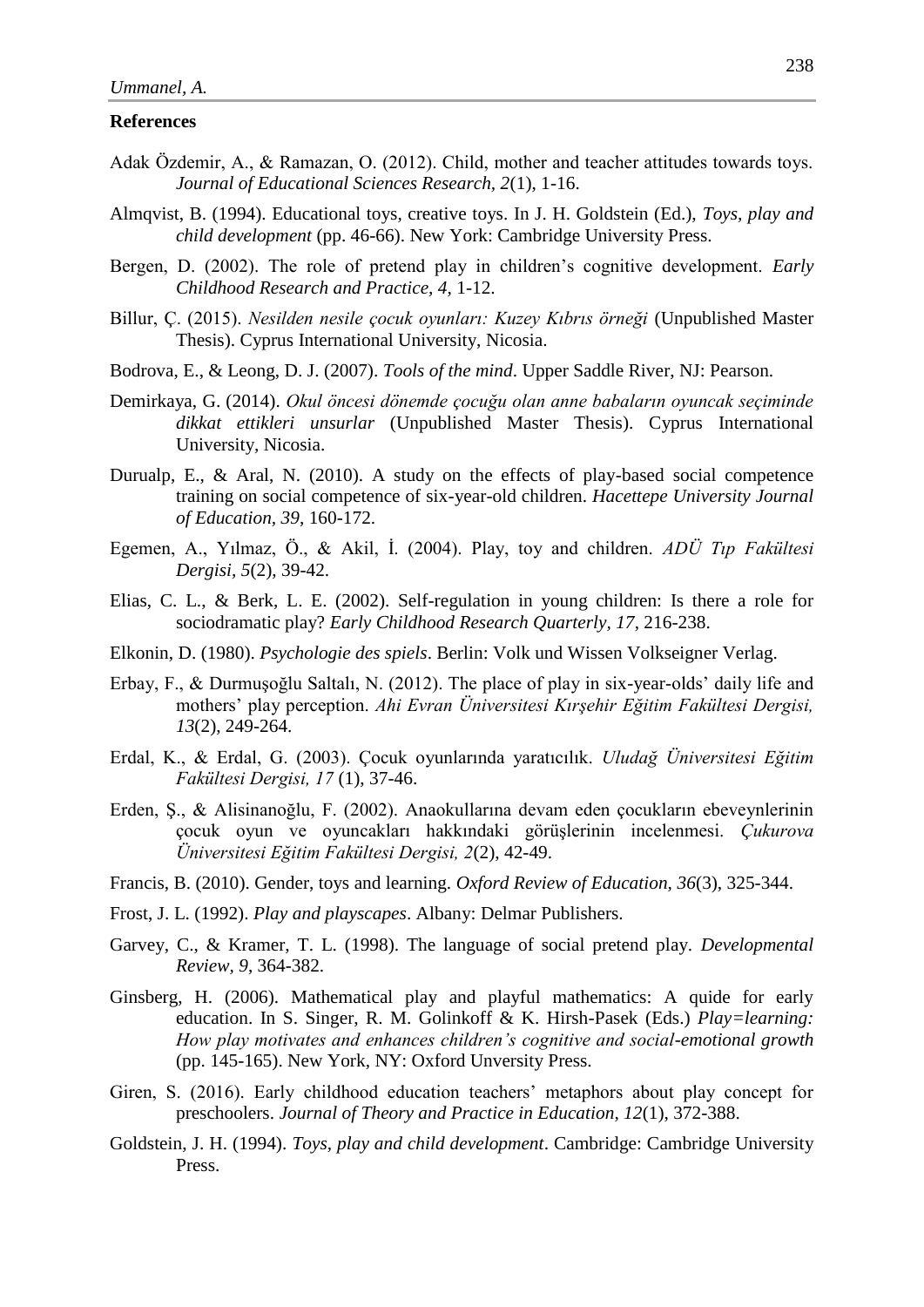- Guttfried, A. W. (1986). The realtionship of play materials and parental involvement to young children's cognitive development. In A. W. Guttfried & C. C. Brown (Eds.), *Play interaction: The contribution of play materials and parental involvement to children's development* (pp. 327-334). Lexington, MA: Lexngton.
- Haselager, G. J. T., Cillessen, A. H. N., Van Lieshout, C. F. M., Riksen-Walraven, J. M. A., & Hartup, W.W. (2002). Heterogeneity among peer-rejected boys across middle childhood: Developmental pathways of social behavior. *Developmental Psychology, 38*(3), 446–456.
- Hughes, F. P. (2010). *Children, play and development*. California: SAGE.
- Kaiser, J., Snyder, T. D., & Rogers, C. S. (1995). Adult choice of toys affects children's prosocial and antisocial behaviour. *Early Childhood Development and Care, 111*(1), 181-193.
- Kim, M. (2002). Parents' perceptions and behaviors regarding toys for young children's play in Korea. *Education, 122*(4), 793-807.
- Koçyiğit, S., & Başara Baydilek, N. (2015). Analysis of the preschool children's perceptions about play. *YYU Journal of Education Faculty, 12*(1), 1-28.
- Levy, J. (1978). *Play behavior*. New York : John Wiley & Sons.
- Lincoln, Y. S., & Guba, E. G. (1985). *Naturalistic inquiry*. London : Sage.
- Liss, M. B. (1981). Patterns of top play: An analysis of sex differences. *Sex Roles, 7*(11), 1143-1150.
- Lloyd, B., & Howe, N. (2003). Solitary play and convergent and divergent thinking skills in preschool children. *Early Childhood Research Quarterly, 18*, 22-41.
- Logue, M. E., & Harvey, H. (2010). Preschool teachers' views of active play. *Journal of Research in Childhood Education, 24*, 32-49.
- Mertala, P., Karikoski, H., Tahtinen, L., & Sarenius, V.M. (2016). The value of toys: 6-8 year-old children's toy preferences and the functional analysis of popular toys. *International Journal of Play, 5*(1), 11-27.
- Moller, S. J. (2015). Imagination, platfulness, and creativity in children's play with different toys. *American Journal of Play, 7*(3), 322-346.
- Mundy, P., & Newell, L. (2007). Attention, joint attention, and social cognition. *Current Directions in Psychological Science, 16*, 269-274.
- Naerland, T., & Mantinsen, H. (2011). Child-child interactions and positive social focus among preschool children. *Early Child Development and Care, 181*(3), 361-370.
- Özyürek, A. (2012). Aktif katılımlı aile eğitimi çalışması örneği "Çocuğumuza bir oyuncak yapalım". *IIB International Refereed Academic Social Sciences Journal, 3*(5), 254- 270.
- Packer, M. (1994). Cultural work on the kindergarten playground: Articulating the ground of play. *Human Development 37*, 259–76.
- Pellegrini, A. D., & Bjorklund, D. F. (2004). The ontogeny and phylogeny of children's object and fantasy play. *Human Nature, 15*, 23-43.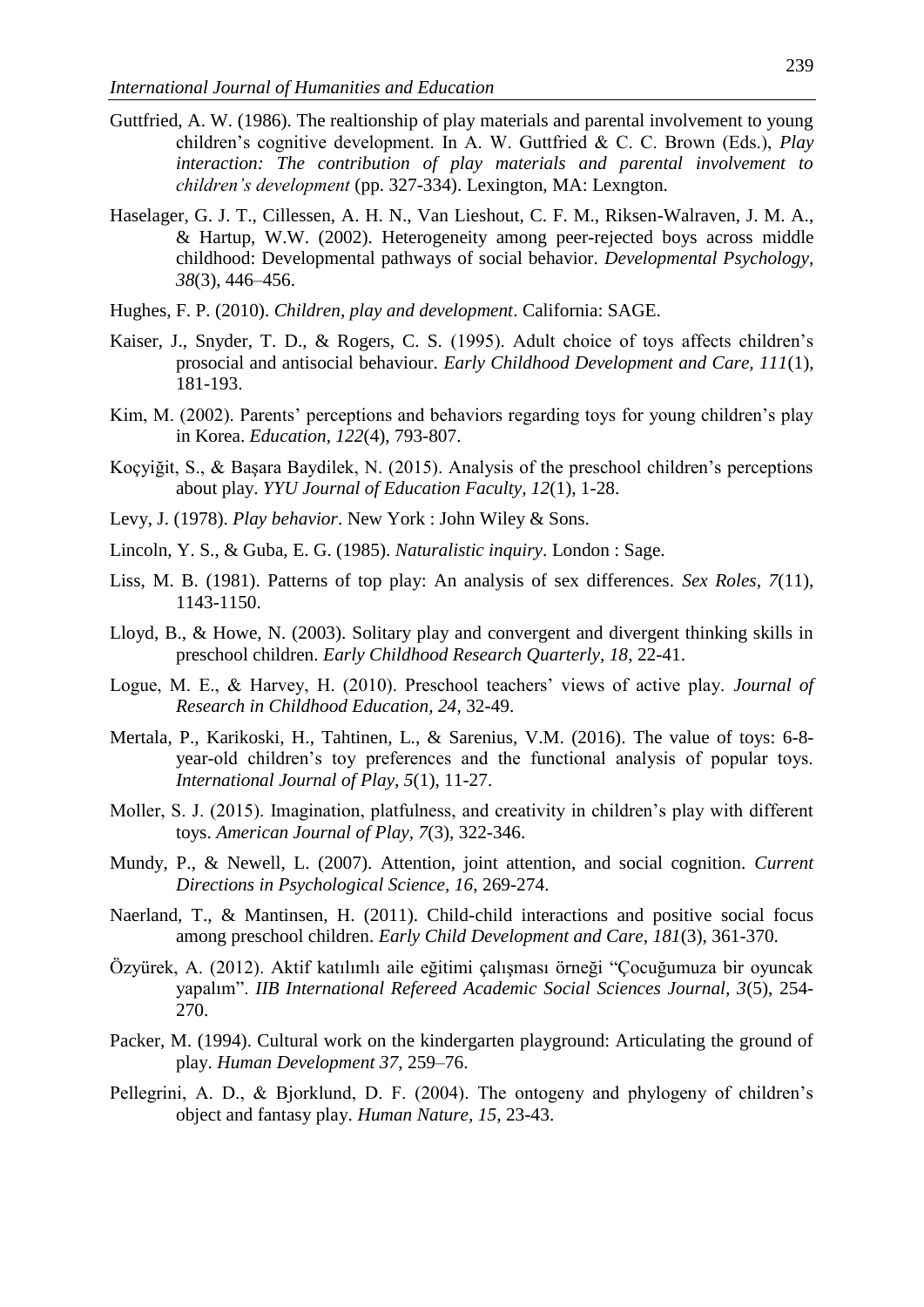- Pilten, P., & Pilten, G. (2013). Okul çağı çocuklarının oyun kavramına ilişkin algılarının ve oyun tercihlerinin değerlendirilmesi. *Mersin Üniversitesi Eğitim Fakültesi Dergisi, 9*(2), 15-31.
- Rheingold, H. L., & Cook, K. V. (1975). The content of boys' and girls' room as an index of parents' behaviors. *Child Development, 46*, 459-463.
- Richards, L., & Morse, J. M. (2007). *Users guide for qualitative methods* (2nd ed.). Thousand Oaks, CA: Sage.
- Silverman, D. (2008) *Interpreting qualitative data* (3rd ed.). London: Sage.
- Singer, J. L. (1994). Imaginative play and adaptive development. In J. H. Goldstein (Ed.) *Toys, play and child development* (pp. 6-26). New York, NY: Cambridge University Press.
- Smilansky, S. (1990). Sociodramatic play: Its relevance to behavior and achievement in school. In E. Klugnan & S. Smilansky (Eds.), *Children's play and learning: Perspectives and policy implications* (pp. 18-42). New York: Teachers College, Columbia University.
- Smith, P. K. (2010). *Children and play*. West Sussex: Wiley-Blackwell.
- Sormaz, F., & Yüksel, H. (2012). Transforming childhood, industrialization of play and toys and consumer culture. *Gaziantep Üniversitesi Sosyal Bilimler Dergisi, 11*(3), 985- 1008.
- Spodek, B., & Saracho, O. N. (1987). The challenge of educational play. In D. Bergen (Ed.), *Play: As a medium for learning and development* (pp. 9-22). Portsmounth, NH: Heinemann.
- Storli, R., & Sandseter, E. B. H. (2015). Preschool teachers' perceptions of children's roughand-tumble play (R&T) in indoor and outdoor environments. *Early Child Development and Care, 185*(11-12), 1995-2009.
- Sutton-Smith, B. (1997). *The ambiguity of play*. Cambridge: Harvard University Press.
- Tannock, M. T. (2008). Rough and tumble play: An investigation of the perceptions of educators and young children. *Early Childhood Education Journal, 35*(4), 357-361.
- Thyssen, S. (2003). Child culture, play and child development. *Early Child Development and Care, 173*(6), 589-612.
- Trawick-Smith, J., Russell, H., & Swamnathan, S. (2010). Measuring the effects of toys on the probem-solving, creative and social behaviours of preschool children. *Early Childhood Development and Care, 181*(7), 909-927.
- Trawick-Smith, J., Wolff, J., Koschel, M., & Vallarelli, J. (2015). Effects of toys on the play quality of preschool children: Influence of gender, ethnicity, and socioeconomic status. *Early Childhood Education Journal, 43*(4), 249-256. doi: 10.1007/s10643- 014-0644-7
- Tuğrul, B. (2015). Oyunun gücü. In A. B. Aksoy (Ed.) *Okul öncesi eğitimde oyun* (pp. 10-30). Ankara: Hedef.
- Tuğrul, B., Metin Aslan, Ö., Ertürk, H. G., & Özen Altınkaynak, Ş. (2014). Anaokuluna devam eden altı yaşındaki çocuklar ile okul öncesi öğretmenlerinin oyun hakkındaki görüşlerinin incelenmesi. *İnönü Üniversitesi Eğitim Fakültesi Dergisi, 15*(1), 97-116.